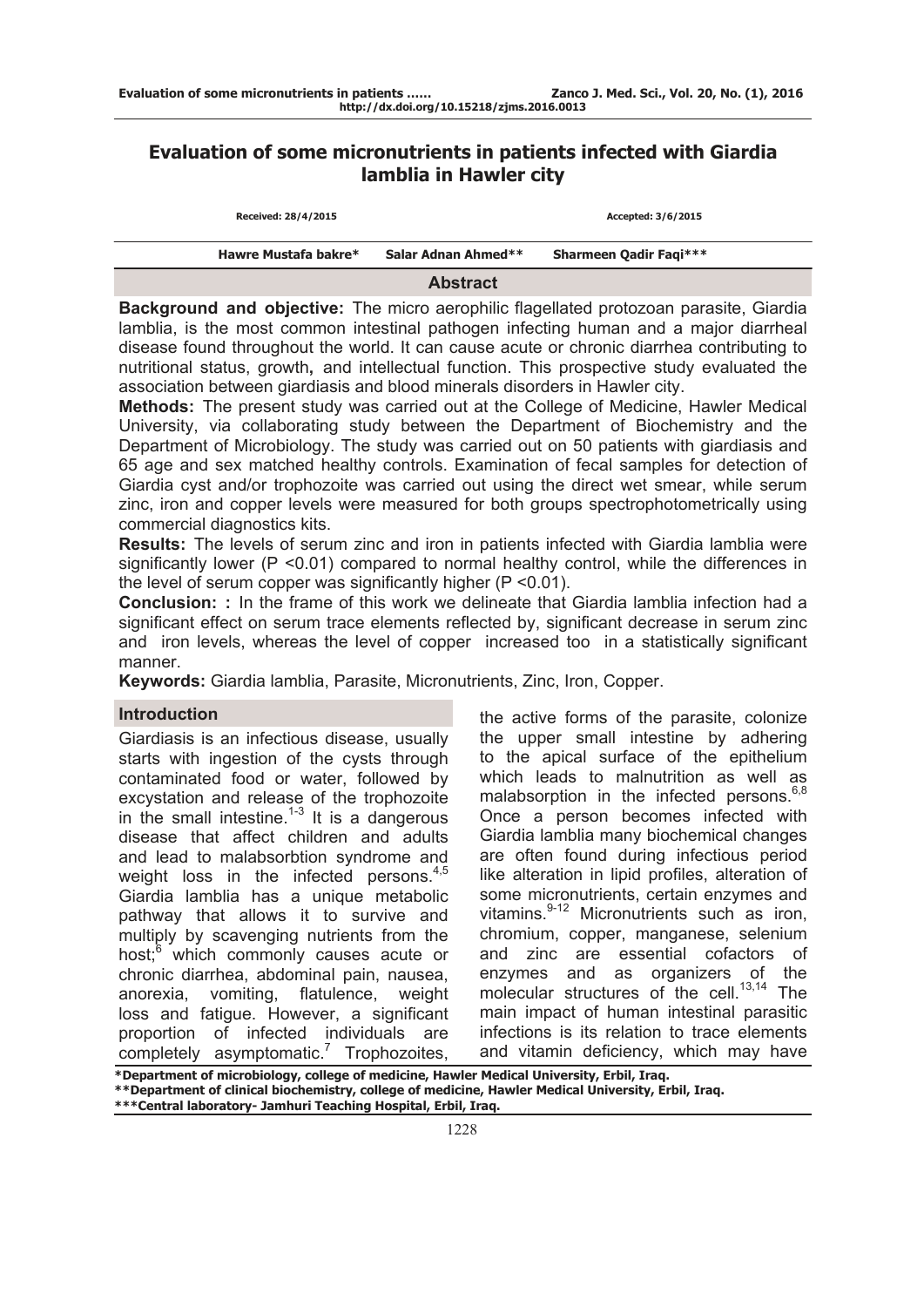effects at the community level as regards work and productivity in adults and learning and school performance in children.<sup>15</sup> Trace elements regulate metabolic pathways and the immune response, as well as suppress the incidence of various diseases $16,17$ . The most important vital elements in the human body are zinc, copper, magnesium and vitamin B12. Zinc is especially vital for the immune system functions and its depletion is associated with decline in lymphocyte and thymus functions.18,19 While [Iron](http://www.nelsonsnaturalworld.com/en-gb/uk/our-brands/spatone/iron-essentials/introduction-to-iron) is needed for a number of highly complex processes that continuously take place on a molecular level and that are indispensable to human life, e.g. the transportation of oxygen around your body, haematopoiesis, conversion of blood sugar to energy, the immune system is dependent on iron for its efficient functioning and physical and mental growth also require sufficient iron levels.20 The present study was undertaken to study the changes in the serum level of some trace elements (zinc, iron and copper) in patients with giardiasis in comparison to healthy controls.

# **Methods**

# **Subjects**

The present study was carried out from February 2014 to January 2015 by collaboration between the central laboratory in Erbil Teaching Hospital, the Department of Clinical Biochemistry and the Department of Microbiology in the College of Medicine, Hawler Medical University, Iraqi Kurdistan region. The subjects of our study were grouped into patients infected with Giardia lamblia and healthy controls. Sixty five healthy controls who had no clinical evidence of any type of diseases with the mean age 31.03 years, ranging from 18-45 years of age were included in this study. Fifty patients infected with human Giardiasis who registered in the central laboratory of Erbil Teaching Hospital with the mean age 30.53 years, ranging from 20-45 years of age were also included in this study.

### **Collection of samples Stool samples**

Stool samples were collected in sterile clean stool cups from all volunteers. Macroscopic and microscopic diagnosis of the giardia was done immediately after collecting stool samples. Among studied groups, a total of 50 positive cases for Giardia lamblia were enrolled as positive group. The control group consisted of age and sex matched healthy volunteers according to the criteria described in the questionnaire which were obtained from individuals attended the mentioned centers.

# **Blood samples**

Blood samples (5ml) were collected via atraumatic antecubital venipuncture into vacutainer tubes. The blood was allowed to clot, and the serum was recovered by centrifugation at 3000 rpm for 15 minutes for removal of any suspended cells. The samples were either used immediately for estimation of serum zinc, iron and copper or kept at about -20 °C until further analysis.

### **Methods**

# **Detection of Giardia lamblia**

Single stool sample was obtained from each patient in a tightly covered wide mouth plastic container. The containers were labeled with sample numbers, date and name of patients. The stool samples were examined for cysts and/or trophozoites of G.lamblia by direct general stool method using physiological saline. A small amount of fecal specimen was taken and the stool was thoroughly emulsified in saline using an applicator stick. A homogeneous thin film was prepared on each slide by mixing the stool with a drop of normal saline and a cover glass was placed on each preparation then the slides was carefully examined microscopically by the direct smear method for identification of parasites.<sup>21</sup>

# **Estimation of serum zinc**

Serum zinc was determined for both groups colorimetrically by using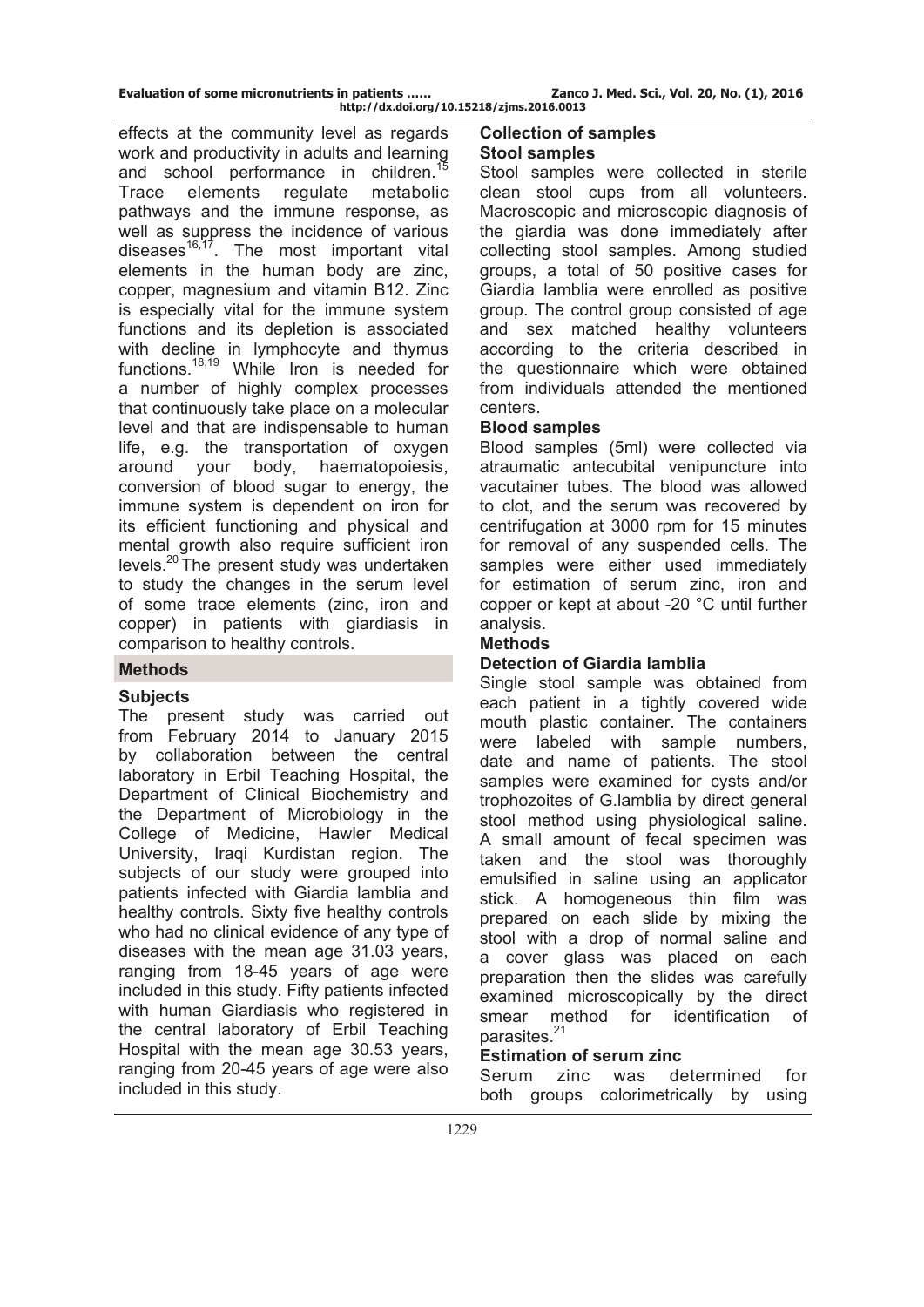CENTRONIC GmbH(Germany) kit.<sup>22</sup> According to Johnsen and Eliasson method, zinc forms with 2-(5-brom-2 pyridylazo)-5-(N-propyl-N-Sulfopropylamino)-phenol a red chelated complex. The increase of absorbance can be measured at 560nm, and is proportional directly to the concentration of total zinc in the sample.

## **Estimation of serum iron**

Ready made kit BIOLABO reagents–mazy. France; $^{23}$  was employed for estimation of serum iron, according to the method, after dissociation of iron-transferrine bound in acid medium, ascorbic acid reduced Fe<sup>+3</sup> into  $Fe<sup>+2</sup>$ . Fe<sup>+3</sup> ion then form a colored complex with 3-(2-pyridil)-5-6-difruryl-1,-2,- 4-triazine disulfonate). Ultimately, the absorbance thus measured at 600 nm is directly proportional to the amount of iron in the specimen.

### **Estimation of serum copper**

Serum copper was estimated by colorimetric method using LTA-s.r.l. (Milano -Italy) kit. $^{24}$  During copper estimation, the cupric ions react with chromogen Di-Br-PAESA forming a blue compound and the colored compound produced is proportional to the copper concentration present in the sample.

#### **Statistical analysis**

Statistical analysis of the results was done using the statistical package for the social sciences (version 19). $25$  Results were expressed as mean±S.E. Significance of differences was evaluated by independent t-test. The levels of serum zinc, iron, and copper of normal healthy subjects were compared with those of patients infected with human Giardiasis concerning. A P value of ≤0.05 was considered statistically significant.

## **Ethical considerations**

The study was approved by the Research Ethics Committee of the College of Medicine of Hawler Medical University. An informed and written consent was taken from each participant before collection of samples.

#### **Results**

# **Group I (Giardia negative):**

The results of the present study are presented in Table 1. The mean±S.E value for serum zinc was 116±5.5 µg/dl with a range of variation 55-157 µg/dl. The mean±S.E value of serum iron was 137±7.3 µg/dl with a range of variation 64-169 µg/dl. The mean±S.E value for serum copper was 123±3.8 µg/dl and the range of variation was 69-155 µg/dl.

# **Group II (Giardia Positive):**

The laboratory parameters of patients infected with Giardia lamblia are shown in Table 1. The mean±S.E value for serum zinc was 81±3.7 µg/dl with a range of variation 43-165 µg/dl and the mean±S.E value of serum iron was 97±6.1 µg/dl with a range of variation 47-172 µg/dl. The data analysis indicated statistically significant decrease (P <0.01) in mean concentrations of zinc and iron in sera of patients infected with Giardia lamblia in comparison with normal healthy subjects, as shown in Table 1. The mean±S.E value for serum copper was 174±4.9 µg/dl and the range of variation was 78-203 µg/dl. The mean value of copper in sera of patients infected with Giardia lamblia was significantly elevated when compared to the normal healthy subjects (Table 1).

| <b>Substance</b><br>assayed (µg/dl) | Group I<br><b>Giardia Negative (GN)</b> |        | <b>Group II</b><br><b>Giardia Positive (GP)</b> |        | P value |
|-------------------------------------|-----------------------------------------|--------|-------------------------------------------------|--------|---------|
|                                     | Mean±S.E                                | Range  | Mean±S.E                                        | Range  |         |
| Zinc(Zn)                            | $116 + 5.5$                             | 55-157 | 81.±3.7                                         | 43-165 | < 0.01  |
| Iron $(Fe)$                         | $137+7.3$                               | 64-169 | $97 + 6.1$                                      | 47-172 | < 0.01  |
| Copper (Cu)                         | $123 \pm 3.8$                           | 69-155 | $174 + 4.9$                                     | 78-203 | < 0.01  |
| S.E. Standard Error                 |                                         |        |                                                 |        |         |

**Table 1:** Details of biochemical parameters of the studied groups.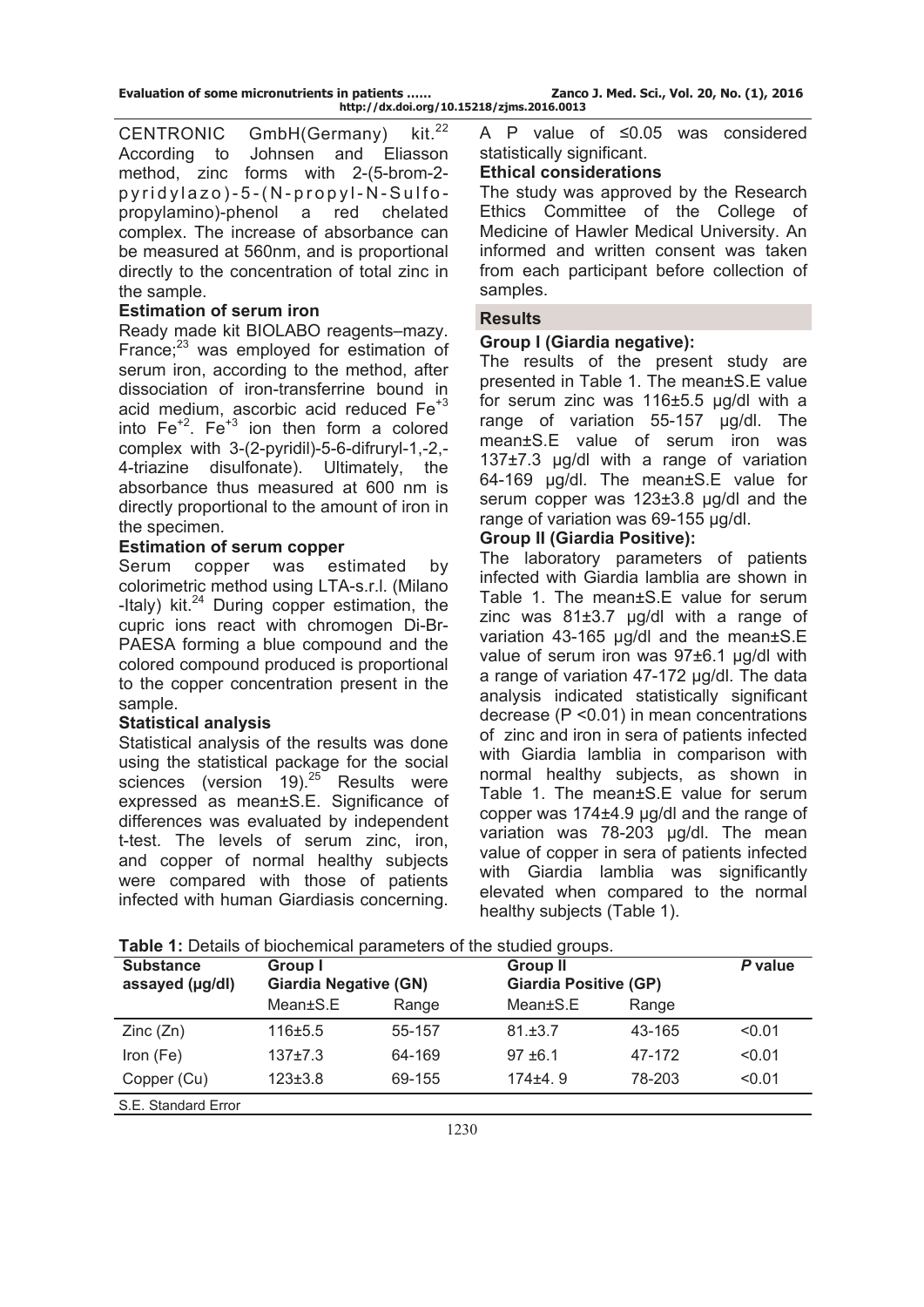**Evaluation of some micronutrients in patients …… Zanco J. Med. Sci., Vol. 20, No. (1), 2016** 

#### **Discussion**

Giardiasis is among the most intestinal protozoan disease caused by Giardia genus, is still an important public health problem, mainly in specific geographical areas and among people with specific socio-economic status. $23$  In an attempt to shed light on the most important pathophysiological effect of intestinal parasitic infections (giardiasis protozoan) on certain micronutrients, we assayed a series of serum samples of clinically defined giardiasis, and healthy controls. In the present study we found that the patients infected with Giardia lamblia had significantly lower serum zinc level in comparison with healthy controls. The results on serum zinc levels in present study were in accordance with the other worker.<sup>12,26-28</sup> In addition, our study clearly showed that the mean serum iron level was significantly lower in patients with giardiasis compared to the control group. This finding is similar to that found by other investigators.  $6,14,29$  The exact mechanism of micronutrient deficiency (zinc and iron) in giardiasis is not clear. A number of interacting factors are thought to be responsible. Giardia trophozoites attach to the microvillus-covered surface of the duodenum and jejunum. The attachment process damages microvilli, causes villous atrophy, reduces the gut absorptive capacity malabsorption. Anorexia and weight loss are common symptoms in giardiasis patients, and it is well accepted that the lower the protein energy intake, the lower the zinc and iron intake.<sup>10,30,31</sup> Giardia lamblia surface antigenic variation is another factor that interferes with the solubility and bioavailability of minerals. The variant-specific surface proteins (VSPs) are a distinct family of cysteine-rich proteins which contain a putative metalbinding domain, the putative binding motif bound  $Zn^{2+}$  in the intestine which may contribute to  $Zn^{2+}$  malnutrition or inhibition of metal-dependent intestinal enzymes, which would lead to malabsorption, a wellknown consequence of giardiasis.<sup>32,33</sup>

Whereas iron deficiency in patients with giardiasis is due to malabsorption, which is generally seen if there is important alteration of the intestinal epithelium. $10,14$ The mean serum copper level in Giardia positive group was significantly higher than that of the control group. The results of serum copper level in the present study were in accordance with the reports from other workers.<sup>16,19</sup> The exact mechanism responsible for increased copper levels in giardiasis is still unknown. This increase could possibly be explained by increase of copper containing enzyme systems. It has been known that Cu is an essential trace element within immune functions, that plays a role in immune response against parasites.<sup>34</sup> It is also known that serum Cu concentration is maintained within a narrow range by the small intestine and kidney which both affect their fractional absorption under conditions of Cu deprivation.<sup>30,34</sup>

#### **Conclusion**

This study revealed that there is a significant influence of Giardia lamblia infection on serum trace elements in infected individuals. Further investigations into the nature of alterations in the other trace elements of plasma and a great number of cases may provide a basis for better understanding of the probable effects of moderate or asymptomatic giardiasis on nutrient absorption and status, as well as, the mechanism responsible for it in the patients infected with Giardia lamblia.

#### **Conflicts of interest**

The authors report no conflicts of interest.

#### **References**

- 1. Halliez M, Buret AG. Extra-intestinal and long term consequences of Giardia duodenalis infections. World J Gastroenterol 2013; 19(47):8974-5.
- 2. Kilic E, Saraymen R, Miman O, Yazar S. Evaluation of serum copper level during Giardia intestinalis infection. Afr J Microbiol Res 2010; 4:1013-5.
- 3.Langford TD, Housley MP, Boes M, Chen J, Kagnoff MF, Gillin FD, et al. Central Importance of Immunoglobulin A in host defense against Giardia spp. Infect Immun 2002; 70 (1): 11-8.